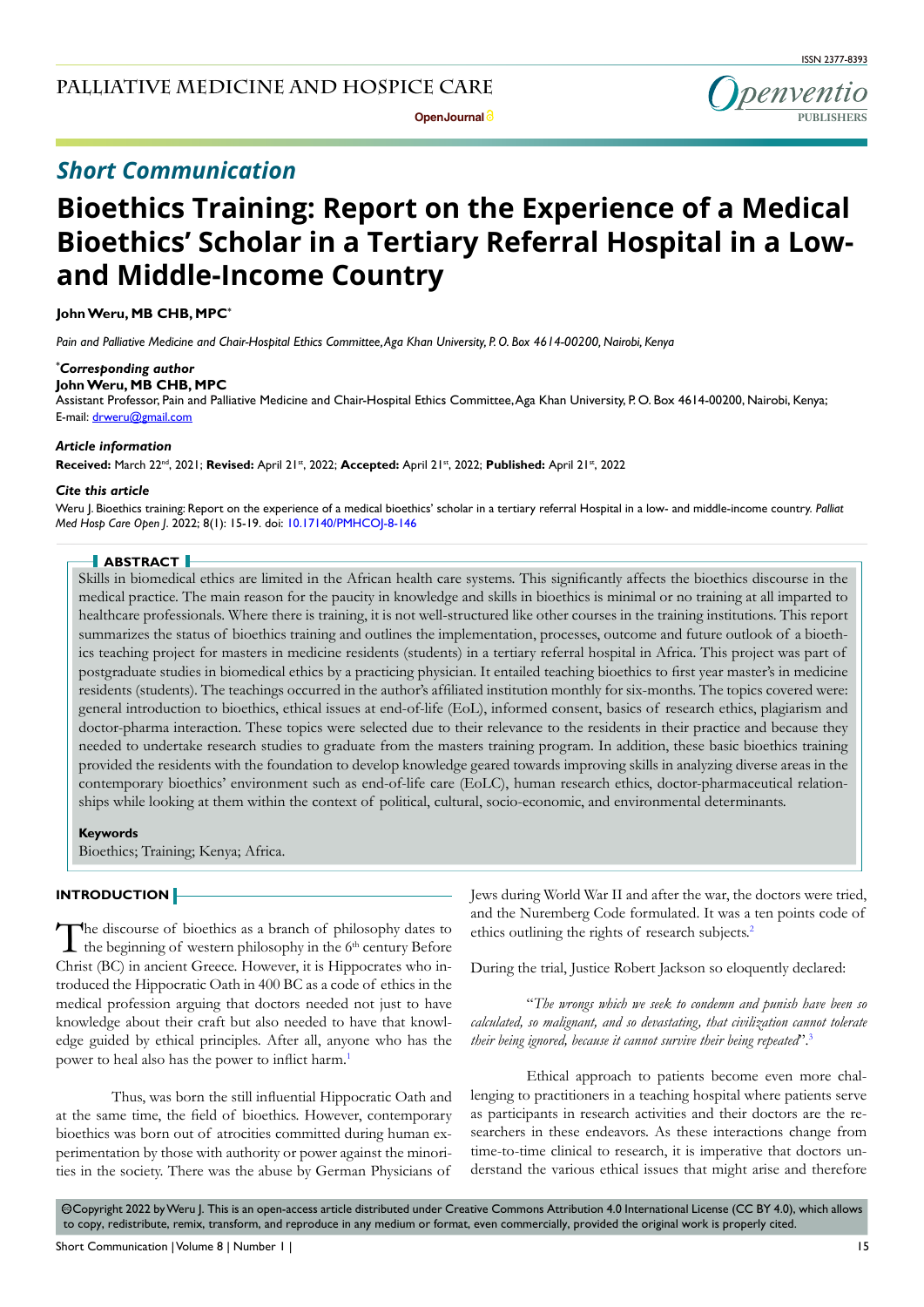

put mitigation measures in place.

In addition, as medicine become more and more technologized and death extremely medicalized, doctors need to understand their biases and limitations and make ethical and justifiable decisions on what interventions suit each given patient. This is more so at end-of-life (EoL). Thus, one of the main aspects of knowledge that healthcare professional must have in order to make patient-oriented decisions and thus provide patient centered care is bioethics.[4](#page-3-3) This requires formal training.

Formal training in bioethics commenced a few decades ago and globally, bioethics training programs have grown since the trainings were introduced in the United States (US) in the 1970s. Medical schools in the US are required to include bioethics in their curricula in order to be accredited. Other countries have followed suit with bioethics teaching being offered in the undergraduate, postgraduate and specialized clinical settings. Though this is the case in most developed countries, it is not the same in developing countries[.5](#page-3-4)

# **Bioethics Training in Africa**

There is paucity of bioethics training and experience in Africa. The current model of interactions between doctors and patients is strongly guided by the principles of medical ethics. However, the knowledge and skills on how to implement the same given a particular patient's situation are limited. As patients and families become more aware of their rights and obligations, well thought out ethical approach to their care is critical. Understanding how well to interact with the patient given their particular context is important. Most bioethics trainings in Africa are supported by the Fogarty Bioethics Training Programs (FBTPs) that has involved individuals from across the continent. The FBTPs aims at research ethics trainings.<sup>6</sup> Apart from a few universities in East and Southern Africa, there is no formal ethics education in most of Africa's medical schools[.7](#page-3-6) Apart from South Africa, most countries lack the required bioethics work force to conduct trainings in medical schools.<sup>[8](#page-4-0)</sup>

# **Bioethics Training in East Africa**

Makerere University in Uganda offers a Master of Health Sciences in Bioethics (MHSc Bioethics) degree. The International Health Research Ethics Training (IHRET) program at Makerere University College of Health Sciences offers Masters, Post-Graduate Diplomas and certificates in research ethics.<sup>[9](#page-4-1)</sup> In Tanzania, the Muhimbili University of Health and Allied Sciences (MUHAS) offers bioethics courses to undergraduate and postgraduate students. These are cross-cutting core courses coordinated by the Department of Bioethics and Health Professionalism in the University. On top of this, MUHAS offers training in Masters of Bioethics (MBE), which is a four-semester program.<sup>[10](#page-4-2)</sup>

# **Bioethics Training in Kenya**

The Kenya Medical Research Institute (KEMRI) conducts certificate trainings in bioethics (clinical and research) and will soon be introducing a Postgraduate Diploma in Bioethics program with the aim of eventually offering a Masters in Bioethics (MBE) Course. This is in partnership with the Centre of Bioethics and Culture (CBEC) at Sindh Institute of Urological Transplantation (SIUT) in Karachi.[11,12](#page-4-3) The MOI University in Eldoret offers certificates in bioethics training and a master's in international research Ethics[.13](#page-4-4) Kabarak University in the Rift Valley region in partnership with Trinity International University has introduced a Masters in Bioethics training in the country.<sup>14</sup>

# **Status of Bioethics discourse at Aga Khan University Hospital, Nairobi, Kenya**

In this section, Aga Khan University Hospital, Nairobi (AKUHN) is introduced as a teaching institution, the ethics committees at AKUHN are described and the bioethics training offered before this project outlined.

# **The Institution**

The Aga Khan Hospital, Nairobi, Kenya was established in 1958 and was accredited, to train doctors, by the Kenya Commission for University Education (CUE) in 2002. In 2005, it was designated AKUHN a tertiary referral and teaching hospital serving the East African region. It was accredited by the Joint Commission International (JCI) in 2013 and re-accredited in 2016 and again in 2019. It has a capacity of 280 beds and runs more than 20 specialized clinics. The university arm of the hospital is headed by a dean under whom the postgraduate Medical Education (PGME) department falls. The PGME is headed by a director and decides on the content of trainings in the University. It is this department, which was instrumental in implementing the bioethics training project described in this writeup.

AKUHN trains residents in 7 distinct fields: internal medicine, family medicine, surgery, pediatrics, obstetrics and gynecology, pathology and radiology. The residency training is over 4 calendar years for completion after which the resident is awarded a master's in medicine (MMED) degree by the Aga Khan University. The academic year commences in January and there are 20-25 students per intake across the disciplines. The target trainees for the biomedical course were all the residents at AKUHN who were in their first year of study in 2019. In year 1 and 3 of the 4 years master's program, the residents sit for Observed Structured Clinical Examinations (OSCE). The OSCE is aimed at evaluating critical areas in the residents 'interaction with patients such as establishing rapport, communication and approach to ethical dilemmas and common ethical issues in health care provision.

# **Ethics Committees**

AKUHN has two ethics committees: Research Ethics Committee (REC) and the Hospital Ethics Committee (HEC). The former ensures that research in the institution or in which the institution's personnel are collaborating meets set out standards. The HEC is charged with clinical ethical cases review, education of the hospital staff, patients and families, and the community on aspects of clinical ethical issues and in assisting the hospital in reviewing and for-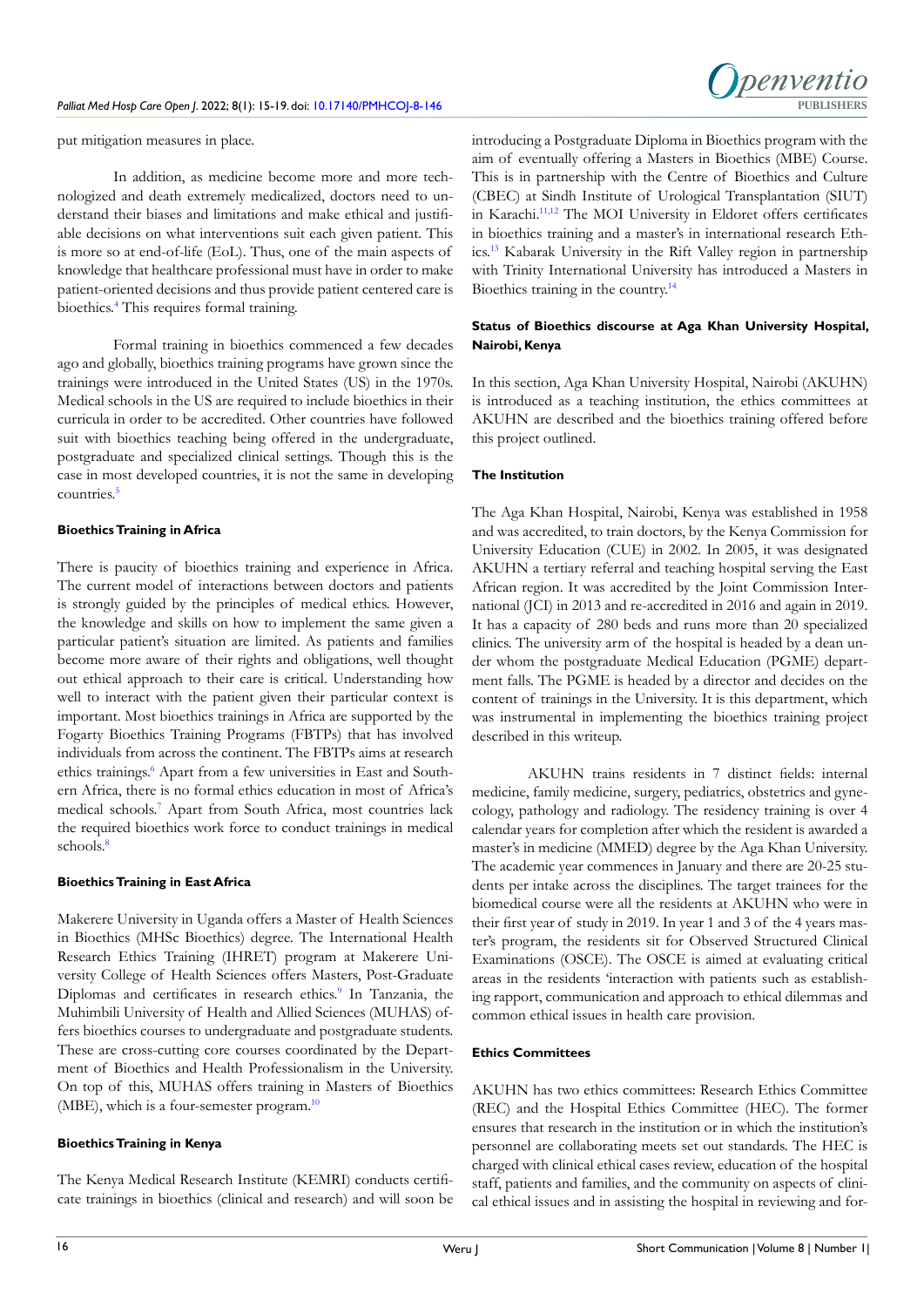

mulating policies that meet ethical standards in patient care. Each of these committee comprise of 12 members.

### **Ethics Training**

In the first year of postgraduate studies, the residents from the various programs listed above were trained on the principles of medical ethics. A facilitator met the residents in an initial contact lecture in the month of March where course outline and objectives were discussed. The introductory lecture took 3-hours in a didactic model. Afterwards, the training was through Moodle, an online platform where residents read on various topics and were expected to complete this process by February of the following year.

The residents also completed the Collaborative Institutional Training Initiative (CITI) online course. It is notable that the ethics training was not given enough attention like other modules. All other teaching modules had regular facilitator-student interaction with student presentations as well as didactic lectures. There were regular Continuous Assessment Tests (CATs) in other modules but not in the ethics training.

The writer was a scholar at the Centre of Biomedical Ethics and Culture, SIUT, Sindh Institute of Medical Sciences (SIMS) where he studied a Postgraduate Diploma in Biomedical Ethics. One of the requirements for qualification was a teaching project in the scholar's affiliated institution.

# **METHODOLOGY**

Evaluation forms completed by the residents at the start and end of the academic year were compared. The attendance sheets completed during every session were reviewed for number of attendees.

### **Objectives of the Project**

• To make first year residents aware of the discipline of bioethics

- To raise awareness about a doctor's ethical duty and role
- To introduce the basic concepts of research ethics
- To introduce the basics of clinical ethics

#### **Course and Training Methodology**

The identified residents attended all the sessions. The project covered the following six topics (Table 1), which ran in the outlined order. Each session lasted two hours on the first Wednesday of every month. The teaching methodologies varied per topic and included video vignettes, didactic lectures, role play, case summaries and group discussions. The Table 1 outline the 6 sessions, the concepts covered, and the specific methodologies used.

# **RESULT**

All the 25 residents attended all classes. By the time of completing the project there was noted interest in bioethics as a field of study and 2 residents chose dissertation topics from cases discussed during the training. There was improved performance on the common OSCE examination comparing the performance in 2018 and 2019. Evaluation done before and after the training showed improvement of self-reported confidence among the residents.

Residents were asked how confident they were at performing/understanding the following critical skills as they pursued their residency training: communication, breaking bad news, taking informed consent either for research or health care, and knowledge on plagiarism. Confidence was recorded on a 4-point Likert scale as follows:  $1 = \text{very confident} 2 = \text{fairly confident}; 3 = \text{not con-}$ fident; and  $4=$ cannot perform. At the start of the trainings, only 20% (5/25) of the residents scored 1 or 2 of all the 4 assessed skills. However, at the end of the 6<sup>th</sup> session of the project, 100% (25/25) of the residents scored all the 4 skills at 1 or 2.

### **Lessons Learned**

Several lessons were learned throughout the journey of this train-

| Session                            | Concepts                                                                                                                                     | <b>Teaching Methodology</b>                                                                                       |
|------------------------------------|----------------------------------------------------------------------------------------------------------------------------------------------|-------------------------------------------------------------------------------------------------------------------|
| General introduction to bio-ethics | Morality, ethics, bioethics, ethical dilemma<br>Important historical events<br>Contemporary bioethics and modern challenges                  | CBEC video: "Walking a tight rope"<br>PowerPoint presentation                                                     |
| Ethical issues at end-of-life      | Palliative and end of life care<br>Advance directives and Do not resuscitate (DNR)<br>Decision making process at end of life and futile care | CBEC video: "More than meets the eye"<br>Case discussion and summary of the concepts                              |
| Informed consent                   | Informed consent definition<br>Process of informed consent<br>Full disclosure<br>Adequate comprehension<br>Voluntary participation           | CBEC Video- "Sounds of Silence"<br>PowerPoint presentation summarizing the concepts                               |
| Basics of research ethics          | Human research<br>Vulnerable populations<br>Ethical approval process                                                                         | <b>CBEC Video: "Testing times"</b><br>Power point presentation                                                    |
| Plagiarism                         | Principles of scientific writing<br>How to avoid plagiarism<br>Types of authorship                                                           | CBEC video: "Publish or Perish"<br>Didactic summary                                                               |
| Doctor-pharma interaction          | Conflict of interest<br>Therapeutic misconception                                                                                            | CBEC video: "A matter of Trust Debate session on doctor<br>pharma interaction". Group A supported while B opposed |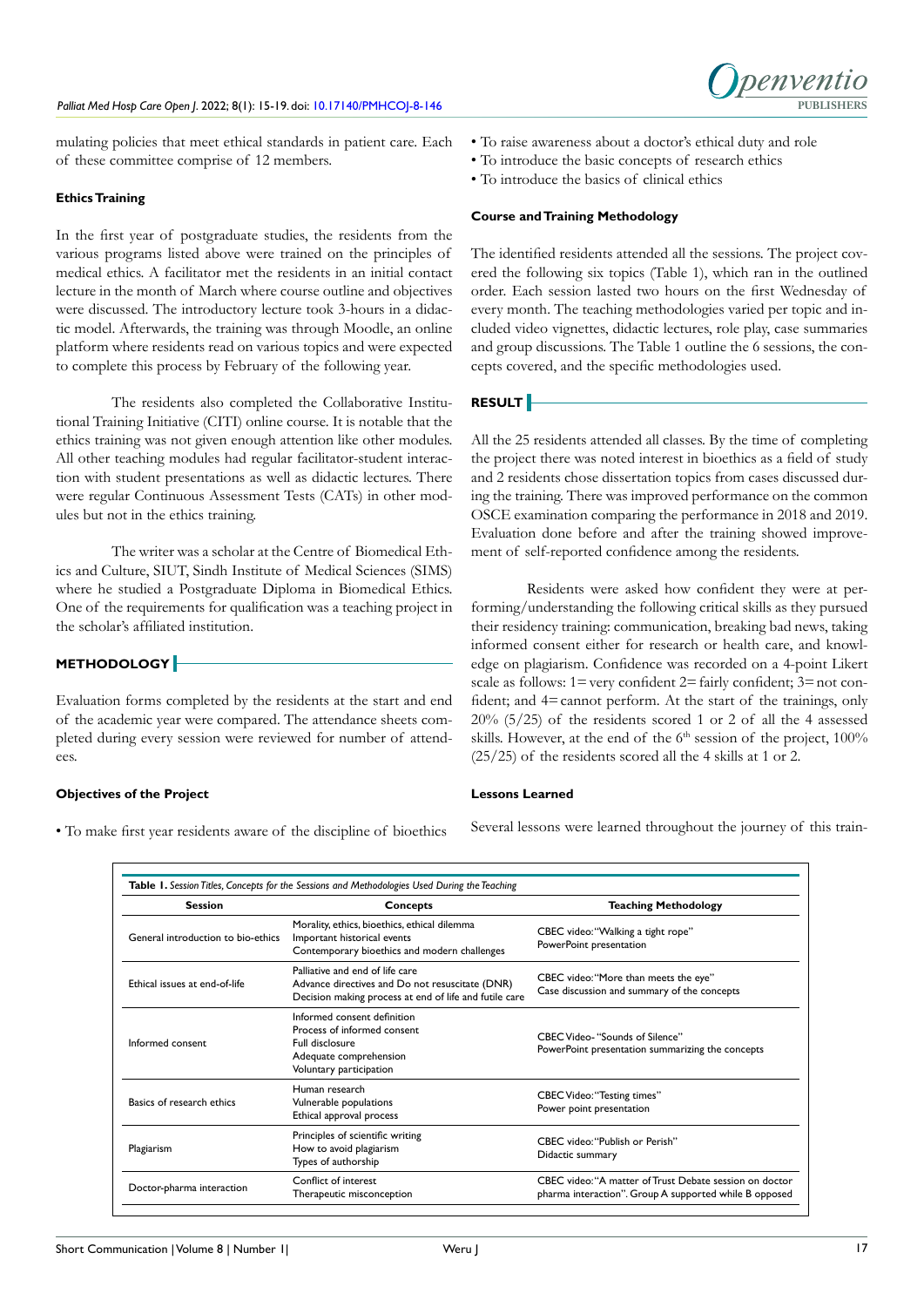#### Palliat Med Hosp Care Open J. 2022; 8(1): 15-19. doi: [10.17140/PMHCOJ-8-146](http://dx.doi.org/10.17140/PMHCOJ-8-146)



ing project. The author realized the glaring gap of knowledge and skills on the bioethics by our trainees. The author did pick the paucity of teachings on issues on bioethics both in undergraduate and postgraduate medical trainings. The lack of resources as an enabler of changed attitude and understanding of bioethics by residents was also noted. Lack of capacity with limited faculty trained in bioethics was noted as a significant contributor to the overall poor scope of bioethics teachings.

However, these gaps were associated with great interest in bioethics by residents based on the questions they asked and the discussions that emanated from these trainings. As mentioned earlier, Some a residents from this group picked a bioethics related field as their master's in medicine dissertation-assent as part of the consenting process in the pediatric population and another one the concept of advance directives as a critical bioethics issue in medical practice. There was significant institutional support as time was spared for the residents to attend these teaching throughout the 6-months.

# **OUTCOME AND RECOMMENDATION**

A critical outcome of these teachings was improved Observed Structured Common Clinical examinations (OSCE) performance with all residents passing all the examining stations. The OSCEs had bioethics questions which previously were not well-performed. The topics covered during this project were incorporated into the curriculum for master's in medicine students and are examinable and mandatory for residents in years 1 and 3 of their studies. The OSCE component of residency examination was expanded. Each topic was expanded to take 4-hours and one topic is covered every month in an afternoon and some take home activities given to the residents.

The institution of affiliation allowed the writer to commence his Masters in Bioethics training to not only improve capacity for training the residents in the institution but also to teach other hospital staff on the various aspects of bioethics.

Further, on top of training the residents in medical ethics, the program has been expanded to include skills in medical humanism and professionalism-putting patients (human beings) at the center of focus as health care is provided. This is aimed at developing all rounded doctors to be prepared to achieve the general competencies expected not only in their residency education but also in the prime ethos of doctor-patient relationship.

### **OUTLOOK**

The teaching of bioethics was almost completely absent, but this is an encouraging step towards improving the bioethics discourse. Although the listed bioethics topics have been fully incorporated into the mainstream curriculum at AKUHN, there is great room for great improvement in bioethics training given the interest shown coupled with the institutional support. We hope this work provides insight on the effects of investment in capacity development in bioethics not only at AKUHN but also in other medical institutions in Kenya. It is recommended that this model of teaching bioethics be used in nursing and health auxiliary training institutions. Through this training project, the incorporation of the same in the curriculum, there will be an improved capacity of physicians interested in bioethics teaching who will become influencers of those behind them. Further, those trained in this course are being encouraged to be members of the ethics committees and further their education in bioethics. Eventually, it is expected that there will be improved ethical approach to care for patients and as Doukas et al<sup>[15](#page-3-0)</sup> reported in 2010, the value of bioethics training in medical education is critical for as the physician is trained as a scientist so should he be trained to master humanistic skills through bioethics training which is essential for a professional physician. It is important that ethical evaluation for the care provided to a patient is carried out with the social context in mind. This was evident in this project when the given cases during discussions had multiple confounding factors which were based on the socio-cultural contexts as the residents understood them.

It will be critical to evaluate the educational goals and objectives, teaching methodologies and assessment strategies of this new module which encompassed the topics covered in this project. Critical analysis of the course structure, faculty development and engagement will also identify gaps and therefore improvement strategies. This could also form the basis for an agenda for future research projects.

# **REFERENCES**

<span id="page-3-0"></span>1. Tordjman G. Issues in bioethics: A brief history and overview. *Issues in Bioethics.* [http://dc37.dawsoncollege.qc.ca/humanities/ga](http://dc37.dawsoncollege.qc.ca/humanities/gabriel/BXH/Issues%20in%20BioethicsW13.pdf)[briel/BXH/Issues%20in%20BioethicsW13.pdf](http://dc37.dawsoncollege.qc.ca/humanities/gabriel/BXH/Issues%20in%20BioethicsW13.pdf). 2013. Accessed December 23, 2021.

<span id="page-3-1"></span>2. Annas G. *American Bioethics after Nuremberg: Pragmatism, Politics, and Human Rights.* Boston, MA, USA: Boston University; 2005: 26.

<span id="page-3-2"></span>3. Jackson R. Nuremberg Trials, Opening Address for the United States. [https://fcit.usf.edu/holocaust/resource/document/Doc-](https://fcit.usf.edu/holocaust/resource/document/DocJac01.htm)[Jac01.htm](https://fcit.usf.edu/holocaust/resource/document/DocJac01.htm). Accessed January 10, 2018.

<span id="page-3-3"></span>4. Coyle N. Palliative care, hospice care, and bioethics a natural fit. *Journal of Hospice and Palliative Nursing.* 2014; 16(1): 6-12. doi: [10.1097/NJH.0000000000000032](http://doi.org/10.1097/NJH.0000000000000032)

<span id="page-3-4"></span>5. Monsores N, Garrafa V, Lorenzo C. Challenges for bioethics education in Brazil. In: ten Have H, ed. *Bioethics Education in a Global Perspective.* 1st ed. Amsterdam, Netherlands: Elsevier; 2015: 195-202.

<span id="page-3-5"></span>6. Kass NE, Ali J, Hallez K, Hyder A. Bioethics training programmes for Africa: Evaluating professional and bioethics-related achievements of African trainees after a decade of Fogarty NIH investment. *BMJ Open.* 2016; 6(9): e012758. doi: [10.1136/bmjo](http://doi.org/10.1136/bmjopen-2016-012758)[pen-2016-012758](http://doi.org/10.1136/bmjopen-2016-012758)

<span id="page-3-6"></span>7. Monsudi KF, Oladele TO, Nasir AA, Ayanniyi AA. Medical ethics in sub-Sahara Africa: Closing the gaps. *Afr Health Sci*. 2015; 15(2): 673-681. doi: [10.4314/ahs.v15i2.47](http://doi.org/10.4314/ahs.v15i2.47)